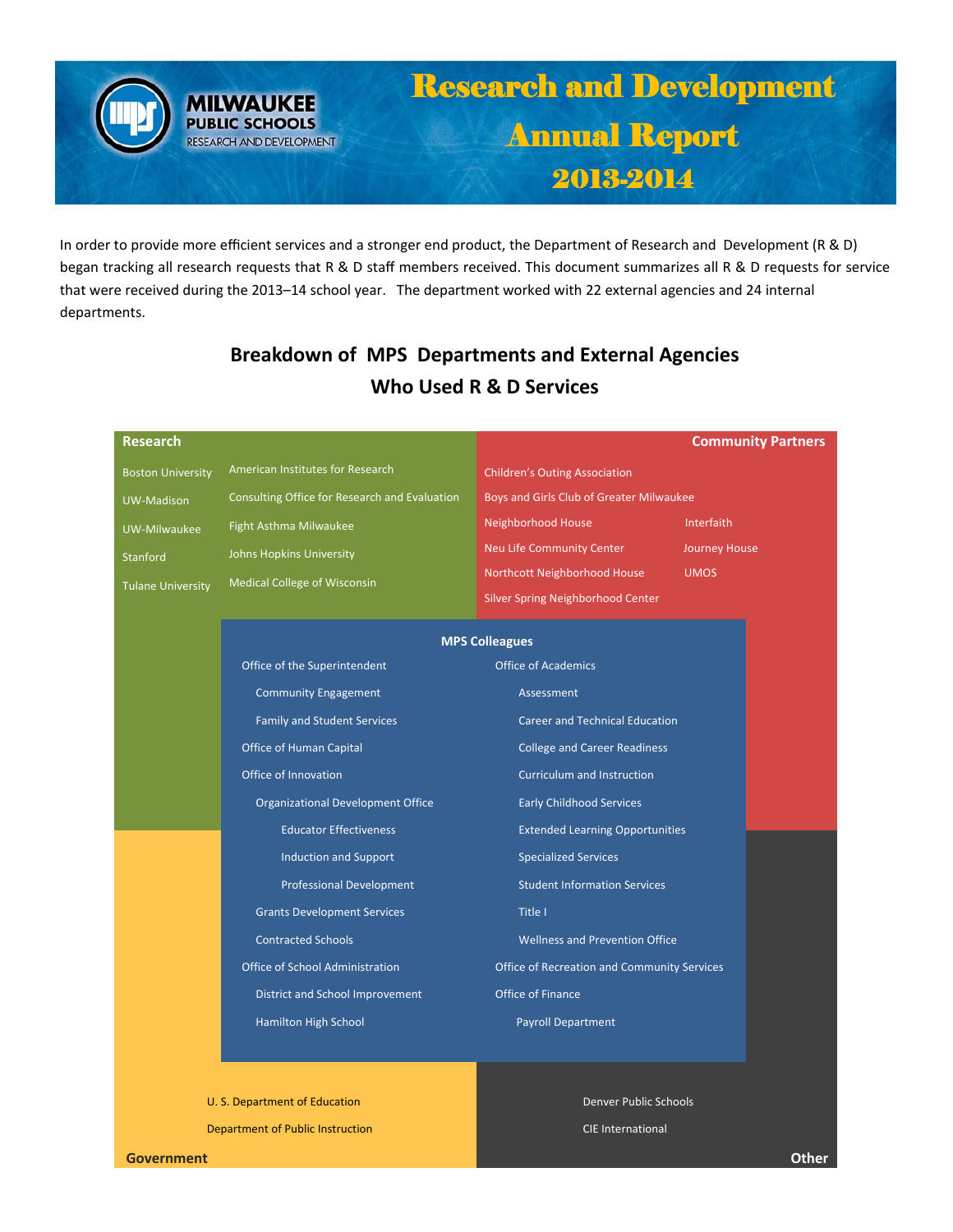#### **Research**



3

Research requests may not answer how well a program or policy is working. Instead these questions may simply describe or help us better understand how various policy and program levers are impacting the district's work. For example, a study examining teacher retention in the new context created by Act 10, understanding how MPS teacher diversity compares to other districts, and a survey of religious holiday policies in other districts are examples of these kinds of requests.

#### **Program Evaluation**



 $2<sub>5</sub>$ 

These projects focus on specific MPS programs, including traditional academic programs, after school and summer programs, and intervention and supplemental programs. The degree of difficulty regarding the analysis of these programs is as varied as the scope and focus of the programs themselves. Some projects were completed in a day or two, while others required a week or more.

#### **Surveys**

120

Surveys come in many sizes and serve many purposes. Surveys can also be recurring, like those focusing on the Principal's Institute, other professional development sessions, or other MPS programs. Some requests asked for help with survey design or for a review of questions, while other requests required a full design and analysis, which were more complicated and time-consuming to complete. While much of the survey work was completed electronically, some surveys, like those that asked parents to complete the survey at school, required paper and pencil, and that data entry needed to be completed after the survey window closes. In addition, the department is responsible for annual administration of the Climate, Youth Risk Behavior, and Senior Exit Surveys.

To better ensure that surveys would be administered in a timely and efficient manner and provided the department time to best design surveys that meet the needs of those in the district who requested these services, the department investigated and updated the survey software used in MPS. This new software ensured that more question formats could be used, QR codes could be easily assigned to surveys, and multiple survey designers could access the software from any computer. In addition, new uses for the tool were found. For example, the tool was used to gather quantitative information for the School Quality Reviews and it is used in the research application process.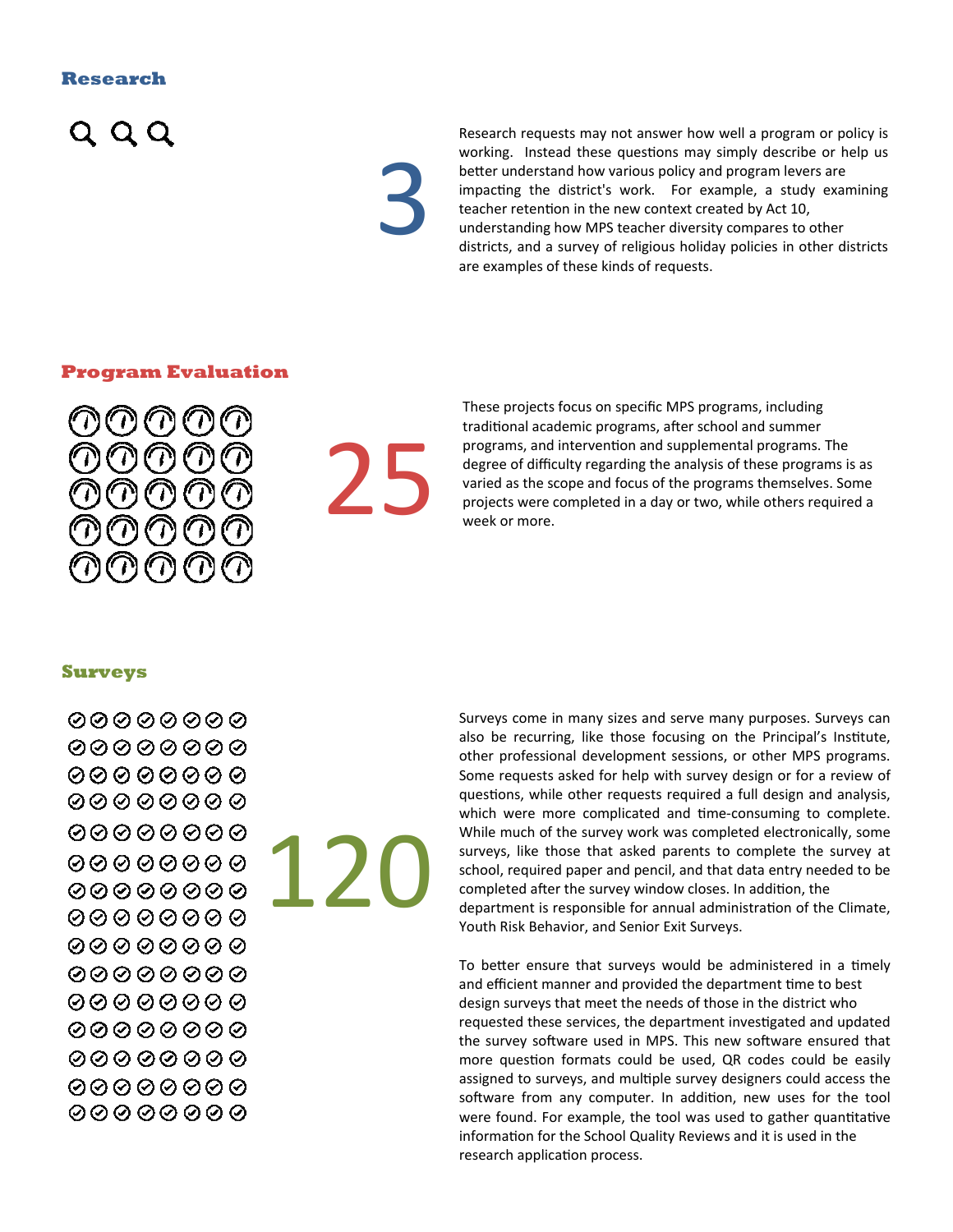#### **Research Applications**



The department engaged in a review of the research application process. As a result, new research application protocols for internal and external applications were developed. The department met with local universi‐ ties to explain the district's research agenda as well as the new process for applying for approval of research pro‐ jects. The department approved 80% of the 93 projects submitted in the 2013–14 school year.

#### **Data Extracts**

にててにててててて <u>K K K K K K K K </u> KKKKKKK KK K にててててて ⊵  $\sim$   $\sim$  $\sim$   $\sim$   $\sim$ <u>K K K K K K K</u> <u>WWWWWW</u> ◛  $\overline{\mathscr{L}}$ ⊵ <u>W W W W W W</u> <u>MMM</u> <u>にてててててててて</u> ててててててててて <u>ててててててててて</u>

101

90

Requests for data extracts come in many sizes and serve many purposes. Requests can be simple, such as re‐ viewing the District Data Sheet or fulfilling a request for graduation data. At other times, these requests can be more complex, such as compiling metrics for partnership and charter school contracts. Other projects, like the Degree Project eval‐ uation, require the same data set be extracted at different times in the year.

Requests may be completed using the data warehouse, student information system, or other existing data files, like the results from the Climate Survey or Senior Exit Survey.

Approximately 20 data requests were completed for our external research partners.